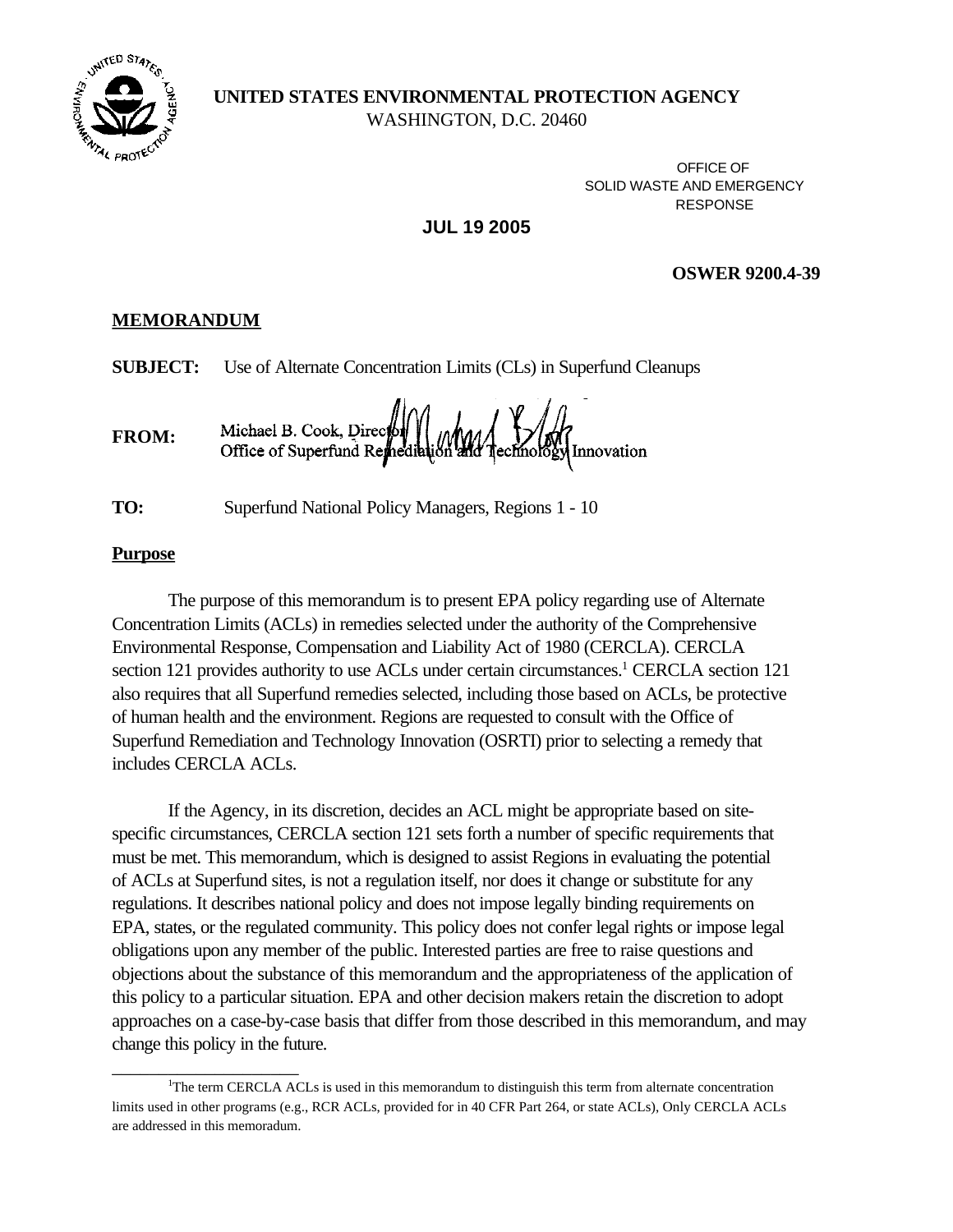#### **Background**

CERCLA section 121 establishes certain requirements for the Superfund cleanup process.

Section 121(b)(1) requires that remedial actions be protective of human health and the environment. In addition to that independent requirement, Section 121(d) generally provides that remedial actions shall meet applicable or relevant and appropriate requirements (ARARs), unless those requirements are waived pursuant to section  $\S 121(d)(4)$  under appropriate site-specific circumstances.<sup>2</sup> Section  $121(d)(2)(B)(ii)$  also addresses ACLs and limitations concerning their use, as follows:

(ii) For the purposes of this section, a process for establishing alternate concentration limits to those otherwise applicable for hazardous constituents in groundwater under subparagraph (A) may not be used to establish applicable standards under this paragraph if the process assumes a point of human exposure beyond the boundary of the facility, as defined at the conclusion of the remedial investigation and feasibility study, except where-

(I) there are known and projected points of entry of such groundwater into surface water; and

(II) on the basis of measurements or projections, there is or will be no statistically significant increase of such constituents from such groundwater in such surface water at the point of entry or at any point where there is reason to believe accumulation of constituents may occur downstream; and

(III) the remedial action includes enforceable measures that will preclude human exposure to the contaminated groundwater at any point between the facility boundary and all known and projected points of entry of such groundwater into surface water then the assumed point of human exposure may be at such known and projected points of entry.

The CERCLA ACL provision is directed at standards that are "otherwise applicable for hazardous constituents in groundwater." Examples of such standards may include state requirements to clean up ground water to background levels (e.g., some state antidegradation requirements) or state requirements for ground water cleanup. Such standards must otherwise qualify as an applicable standard pursuant to section  $121(d)(2)(A)$  (e.g., must be properly promulgated, enforceable, consistently applied).<sup>3</sup>

<sup>&</sup>lt;sup>2</sup>ARAR waivers are also discussed in §300.430(f)(1)(ii)(C) of the 1990 National Oil and Hazardous Substances Pollution Contingency Plan (the NCP).

 $^3$ Federal or state Maximum Contaminant Levels (MCLs) or non-zero Maximum Contaminant Level Goals (MCLGs) established under the Safe Drinking W ater Act generally are not "applicable" requirements but are considered to be "relevant and appropriate" requirements for aquifers that are current or potential future sources of drinking water. (see, CERCLA section  $121(d)(2)(A)(i)$ ; and  $§300.430(e)(2)(i)(B)$  of the NCP). Similarly, water quality criteria under the Clean Water Act also may be "relevant and appropriate" standards for specific contaminants where a plume discharges to (or threatens) surface water (see, CERCLA section  $121(d)(2)(A)(i)$  and  $(B)(i)$ ; and §300.430(e)(2)(i)(E) of the NCP). Further information concerning environmental standards that may be either applicable or relevant and appropriate to a Superfund cleanup action is available from the EPA web site: [http://w ww .epa.g ov/su perfund/ac tion/gu idanc e/rem edy/arars.htm](http://www.epa.gov/superfund/action/guidance/remedy/arars.htm)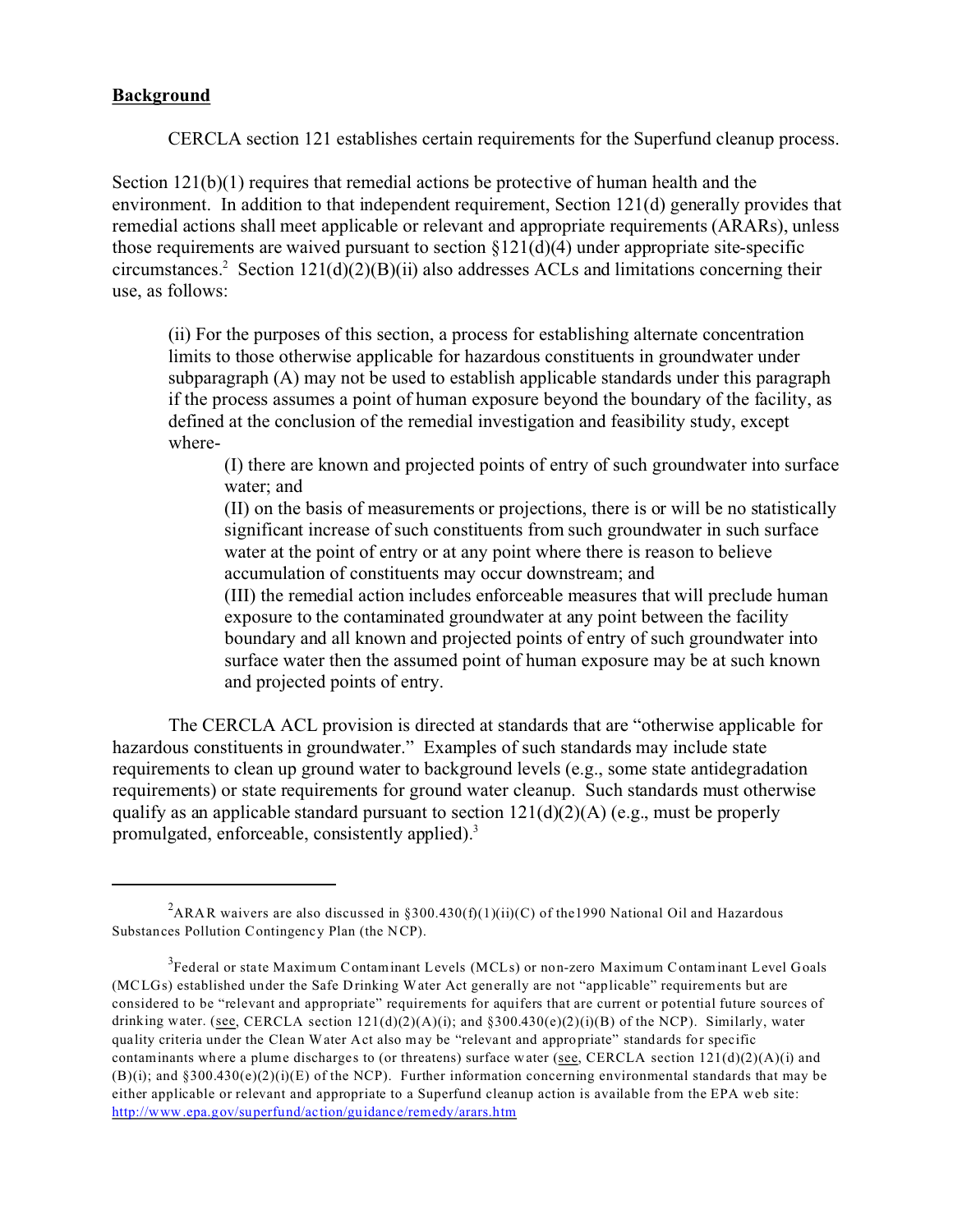This provision of the statute also contains several site-specific conditions which must be met in order to establish CERCLA ACLs. Regions have broad discretion under the statute when evaluating whether a CERCLA ACL might be appropriate under site-specific circumstances. Generally, in satisfying the statutory requirements in section  $121(d)(2)(B)(ii)$ , Regions should consider a number of factors, including:

1. whether contaminated ground water discharges to surface water;

2. whether all plumes of contaminated ground water are discharging to surface water (e.g., are contaminants present in a deeper aquifer that does not discharge to surface water?);

3. whether significant degradation of the aquifer might occur prior to discharge to surface water (e.g., could the plume spread to uncontaminated portions of the aquifer or to other aquifers that are interconnected?);

4. whether "known and projected" points of entry of the plume (or plumes) into a surface water body have been, or can be, specifically identified;

5. whether the discharge of ground water to surface water would lead to a "statistically significant" increase of contaminant concentrations in the surface water body at those points of entry, at points downstream, or at any point at which contaminants might be expected to accumulate (including accumulation of contaminants that might occur in sediments at or below those points of entry);

6. whether ground water can be restored (e.g., can the program goal of restoring contaminated ground water to its beneficial uses be met in a reasonable time frame?);

7. whether there is the potential for degradation products, particularly those that could represent more of a risk than the parent compounds (e.g., trichloroethene (TCE) can degrade into the more toxic compound, vinyl chloride), within the zone between the source and the points of entry;

8. whether the ACL will lead to a "statistically significant" increase in the concentration of degradation compounds in the surface water, and whether the assessed risk from any potential degradation products in the surface water is within EPA's acceptable risk range;

9. whether enforceable measures can be implemented to preclude human consumption of the contaminated ground water, and ensure that there would be no exposure to contaminants in the ground water above health-based levels (e.g., is it possible to reliably prevent human exposure to the contaminated ground water through the use of institutional controls?); and

10. whether a Total Maximum Daily Load (TMDL) pursuant to Clean Water Act section 303(d) has been (or is being) established for the surface water, and whether an ACL could result in exceedence of a TMDL even though there would be no "statistically significant" increase in the concentration of the contaminant in the surface water body.